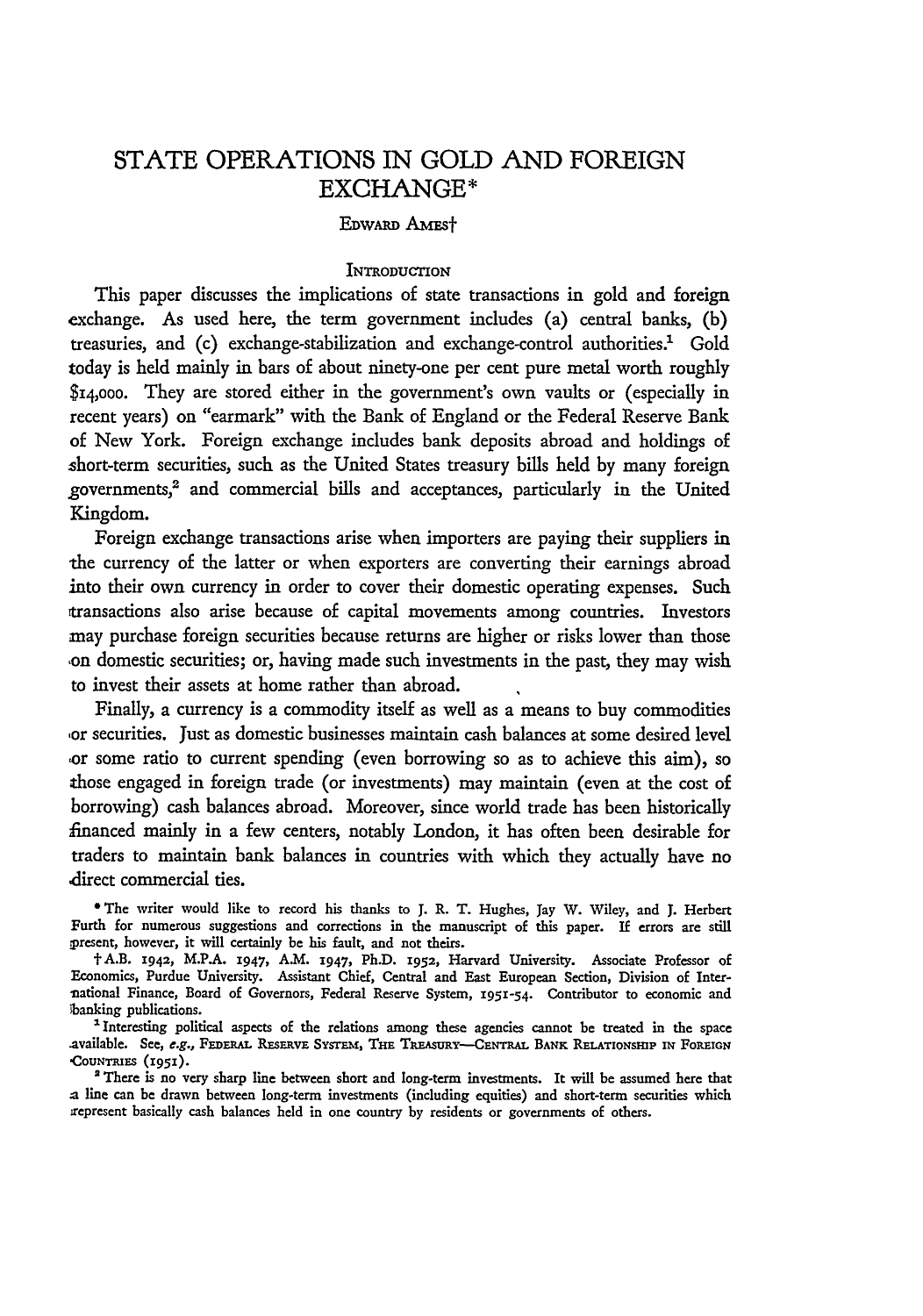**I**

#### **GOVERNMENT FOREIGN EXCHANGE TRANSACTIONS**

Government foreign exchange transactions are intended to maintain either a particular price structure or a particular level of international transactions. The occasion for such intervention is ordinarily that other events have undesired repercussions in the foreign exchange markets or closely related domestic economic activities.<sup>3</sup> These events include wartime conditions, internal inflation, or depression.

The government may control foreign exchange markets in two general ways. One way is to be a buyer (or seller) always willing to carry on any volume of transactions at a stated price.<sup>4</sup> Another way is to impose direct controls, which institute legal penalties designed to prevent sellers (or buyers) from entering the market in such a way as to cause the price or the volume of transactions to move from the desired level.<sup>5</sup>

### A. Price-Support Operations

The currency of all countries is now mainly paper money, which is formally a "liability" of either the government or the central bank. ("Liability" is put in quotation marks, for in a country where paper money may not be converted into metallic, it is hard to describe the practical content of the term.) It is legal tender within the country, but not outside. If there is more than one type of currency, the various types may not be exchangeable at par.<sup>6</sup> Nominal exchange ratios can prevail only if someone is willing and able to buy or sell any amount of one currency in exchange for others at these ratios<sup>7</sup> or to restrict the holding of certain types of money.<sup>8</sup> If several currencies are used in international payments,<sup>9</sup> exchange rates will fluctuate, unless someone maintains the rates stable, either by buying and selling operations or by restricting the holding of these currencies.

All governments recognize that some international trade is necessary and desirable, and they recognize that the less the fluctuations in exchange rates, the easier will it be for traders to predict the costs and revenues from their operations,

*sIn* extreme cases, however, control over international transactions may **be** an end in itself: in the Sino-Soviet bloc, state monopoly of foreign trade has been an important component of Marxist doctrine.

<sup>&#</sup>x27;In the same way, the United States Government controls agricultural prices by being willing to buy unlimited amounts of produce at a support price. Sellers will not usually sell for a lower price, since they know they may always, sell to the Government at this price.

<sup>&</sup>lt;sup>5</sup> Similarly, the Texas Railroad Commission controls the price of crude oil by limiting the amount of oil which any well-owner may pump in the course of a month.

<sup>&</sup>lt;sup>6</sup> In the United States before the Civil War, the private banks which issued notes which circulated as money were of varying soundness and reputation, and a **Sxo** note on one bank would not necessarily buy the same amount of goods as a Sio note on another bank.

**<sup>&#</sup>x27;7** The United States Treasury must exchange at par Sr bills (and other silver certificates) against silver coin, and, in fact, will exchange silver certificates for Federal Reserve notes (higher denomination paper money) in any amount.

<sup>&</sup>lt;sup>8</sup> Thus, the United States forbids its residents to hold monetary gold inside the United States. It is thus unnecessary for the Government to do anything internally to maintain the domestic rate of exchange of paper money for gold at **\$35** to one ounce (besides enforcing the prohibition). 'Forward markets and currencies which are valid only for certain purposes are cases in point.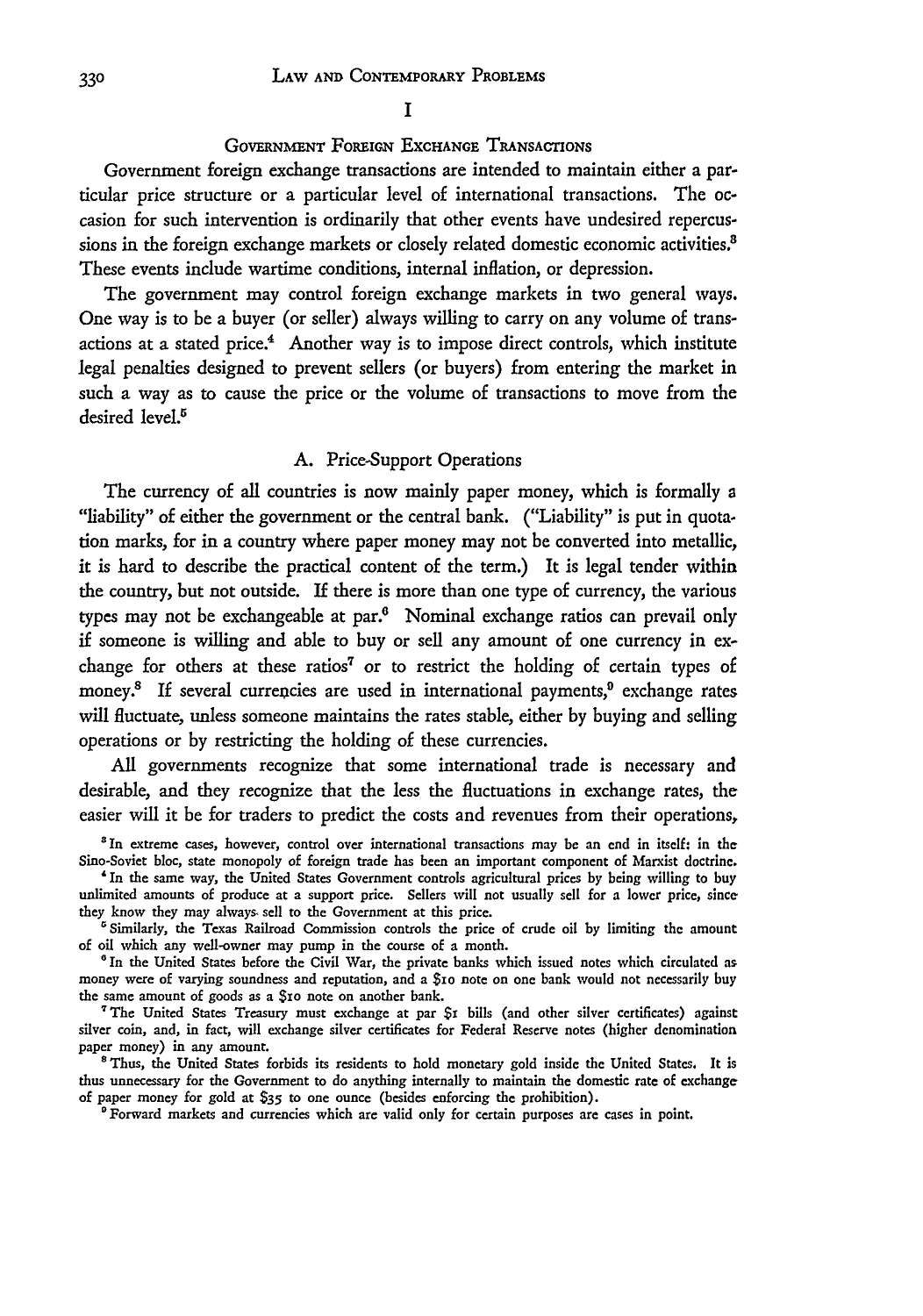and the easier, therefore, for them to conduct foreign trade. They have, in general, preferred to stabilize exchange rates for fairly prolonged periods and to have infrequent (if necessary, abrupt) changes rather than frequent minor changes.<sup>10</sup> They have often preferred, when faced with the threat of a temporary exchange rate instability, to limit entry into foreign exchange markets rather than permit actual fluctuations in exchange rates to take place. In some cases, government agencies have been given the sole right to hold foreign exchange.

Exchange rate policies of any one government are limited by those of others. If any one government reduces the value of its currency, it gives its exporters and domestic producers an advantage in world trade, since its goods become cheaper in foreign markets, while foreign goods become more expensive at home; simultaneously, it discourages imports. But if one country devalues, others may retaliate. Such competitive exchange depreciation was, in fact, one of the reasons for the establishment of the International Monetary Fund, which provides a forum for international consultation on exchange rate changes.<sup>11</sup>

When a government agency wishes to maintain some rate of exchange for its own currency, but sees that the price of its currency is falling, it can hold up the price by buying its own currency from foreigners, using either gold or its own foreign exchange holdings in payment. If the value of the pound is dropping in New York, the Bank of England may buy pounds in New York, using in payment funds on deposit in New York banks or buying dollars from the Federal Reserve System with gold.<sup>12</sup>

If a government has a supply of gold and foreign exchange (including what it can borrow from other countries or the International Monetary Fund) adequate to meet ordinary emergencies, and if it can expect the outflow caused by such emergencies to be offset by an inflow at some later date,<sup>13</sup> it can meet them by its ordinary price-support operations. If the emergency is severe or protracted enough, then the authorities will allow the exchange rate to fall (since they will consider

**"** At the end of **z958,** Italy and Canada were the main trading countries whose currencies lacked a par value, and Italy has, in fact, stabilized its exchange rates for considerable periods.

*"* **No** country may borrow from the IMF if it has not set an initial par value for its currency without IMVP objection. In fact, France devalued its currency in 1948 without Fund approval. The power to withhold loans is the main IMF weapon. Since a single violator of a price-fixing arrangement may, in fact, gain considerable advantages, it is clear that there are circumstances when the Fund's sanctions would be inadequate to deter violators. So far, the general dislike of price-cutting has prevented any major test of the Fund.

**"** Exporters of country *A* with deposits in country *B* banks draw checks on these deposits to pay for purchases of their own currency. These checks end up in the hands of the *B's* central bank. Checks on banks in country *A* which these exporters receive in exchange (for deposit in their domestic bank accounts) may turn out to be checks drawn by the central bank of *B* against its foreign accounts in country *A.* No currency in gold is ordinarily shipped from one country to the other.

<sup>18</sup> The Suez crisis of 1956 created an expectation among traders that the British would have to increase imports and reduce exports to a point where Bank of England gold and dollar reserves would not be enough to support the price of  $$2.80$  per  $$I.$  In anticipation of devaluation and/or severe restrictions on the acquisition of dollars, holders of sterling converted as much as possible into dollar balances or United States goods. The authorities, in contrast, were convinced that the emergency was temporary and sought temporary United States aid and a line of credit from the IMF. The authorities were correct, and a "return to sterling" began in late **1957.**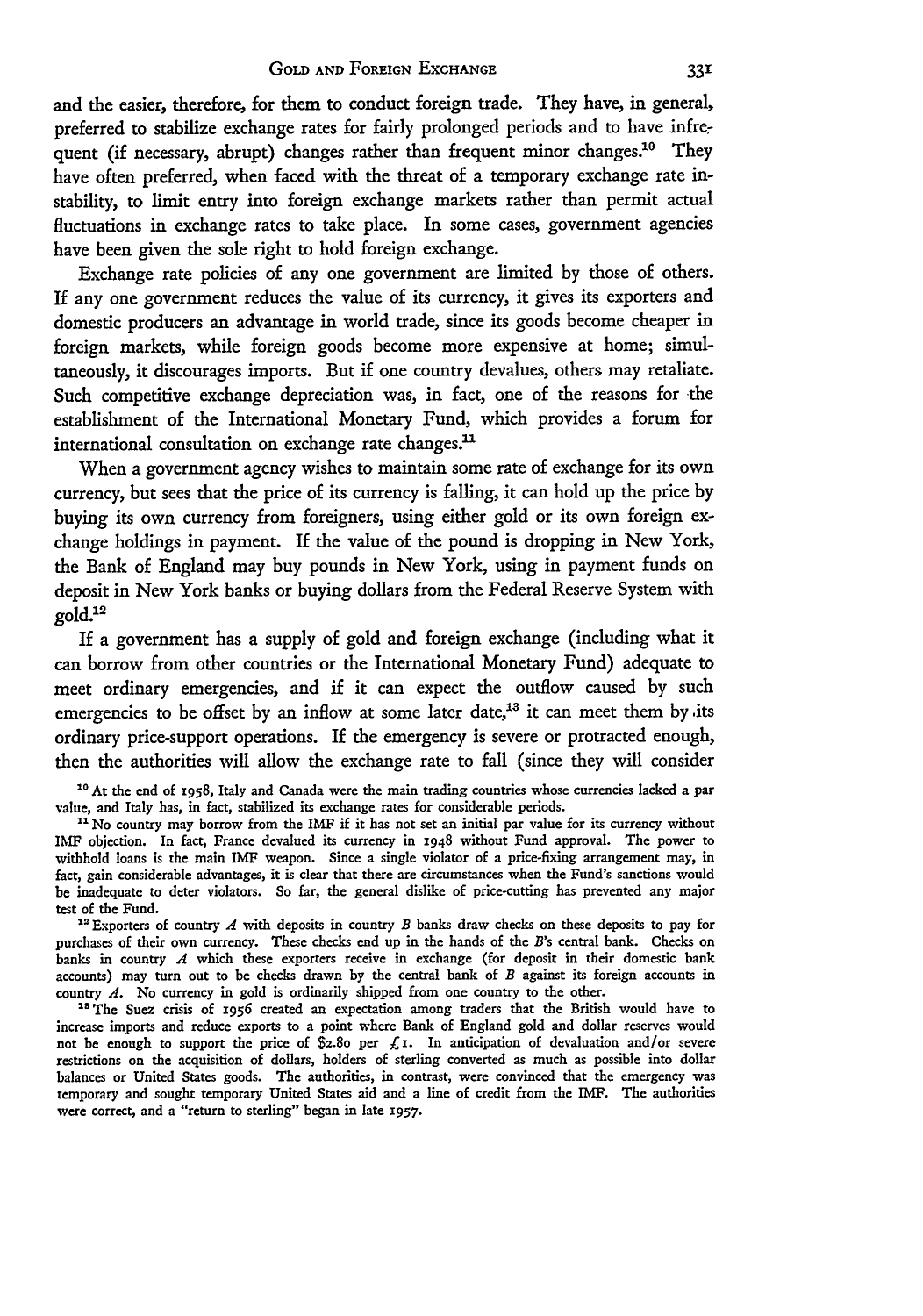their purchasing power insufficient to maintain **it)** or deny access to the foreign exchange market to some.

In the absence of government intervention or of countervailing private capital movements, an increase in a country's imports would force down its exchange rate, 'leading to a series of price adjustments. At the lower exchange rate, exports would tend to increase, but the internal prices of exported goods would rise to some degree to offset this cheapening. At the same time, the lower exchange rates would tend to make imports more expensive, reducing the demand for them, and hence their price abroad. Thus, internal prices in all countries and exchange rates would tend to change, with the changes being influenced also by traders' anticipations as to their magnitude and duration.

Government intervention stabilizes the exchange rate. Changes in imports of the sort just described would require the government to sell gold or foreign exchange reserves to support the exchange rates. Then, (in somewhat oversimplified terms) if the amount of money inside any country varies with gold reserves (so that an increase in a country's imports automatically decreases its money supply), and if internal prices vary with the money supply, exports will rise, imports will fall (since the price level at home is now lower), and the gold flow will tend to stop without any "structural" balance-of-payments problems---that is, problems which do not automatically correct themselves.

A country at war cannot, however, export much, since the government's internal purchases grow enormously. Its imports, however, tend to rise, because even normal internal demand cannot now be met, given government demand for goods; and wartime finance is usually inflationary, so that demand for imports rises above normal.

Likewise, an inflation not induced by war in a single country leads to rises in domestic prices (and hence reductions in exports), accompanied by increased demand for imports. These changes will force the government, if it is to maintain a given exchange rate, either to pay out gold and foreign exchange reserves or to restrict access to the foreign exchange market.

A depression in a single country has the opposite effect from an inflation. A decline in internal demand lowers prices, reduces imports (which are no longer as competitive at home), and increases the demand for exports.<sup>14</sup> If, however, the central bank ascribes the depression to lower investment and forces down interest rates to encourage business borrowing, there may arise a demand for foreign securities, on which yields will not have fallen, and hence a need for support of the exchange rate at the cost of foreign exchange reserves.<sup>15</sup> In general, the perversity of

**"A** major factor **in** postwar **European** thinking was the experience of **1929 and 1938, when de**clines in United States **economic** activity led to flows **of gold** into the United States. This experience seemed repeated in 1949, when a United States recession coincided with internal inflation in the United **Kingdom.** It **was** clearly **not** repeated in **1954 or 1957,** when **other** United States recessions **took place.**

<sup>15</sup> In the United States recessions of **1953-54** and **1957-58**, sharp declines in United States interest rates **led** American banks **to move funds to London, where** interest **rates** continued high. Thus, the United States **lost gold** despite the recession, rather to the surprise **of** most economists. See **40 FEn. Rasarva BuLL. 1126, 1127** (1954); 44 *id.* at **<sup>1131</sup> , 1132 (1958).**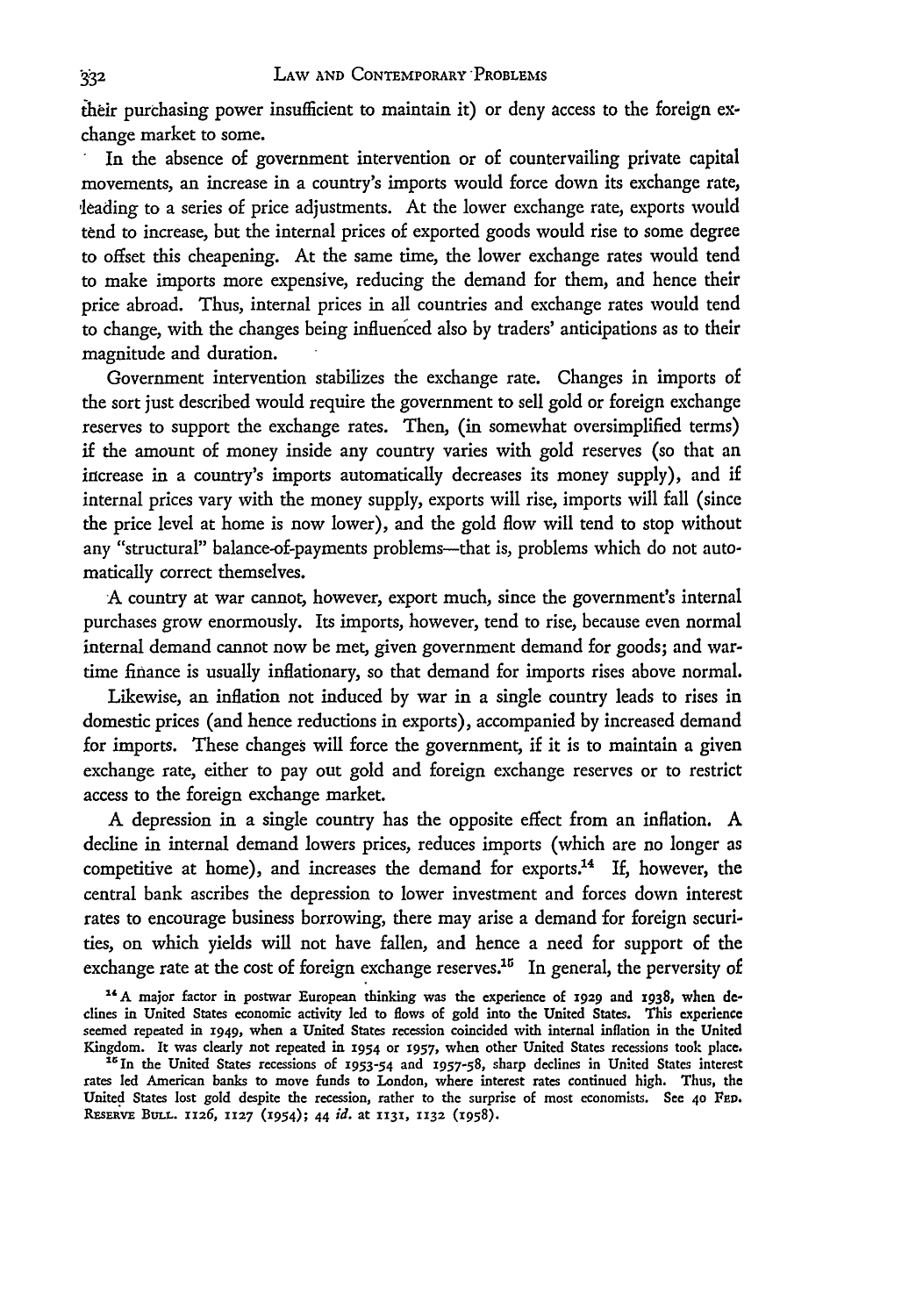capital movements with respect to business cycle changes in the **193o's** led to a tendency by governments after 1945 to treat capital movements as being separate from commodity movements and to subject them to distinct sets of controls.<sup>16</sup>

During the early i93o's, when the major industrial countries underwent more or less severe depressions, the problem of inflation assumed a special form. For any single country endeavoring to stimulate economic activity was apt to find that its efforts raised its internal price level and worsened its foreign trade position.<sup>17</sup> The problem then seemed to be that internal recovery could be achieved only at the cost of scarce foreign exchange reserves. The elaborate exchange controls of Germany, whose recovery was primarily induced by military expenditures, were the most dramatic, but not the only, example of this phenomenon.

In all these cases, government actions in the foreign exchange markets are designed to enable the government to carry out other policies without changing the exchange rate or finding itself without foreign exchange reserves. A government is never without internal financial resources-since as a last resort, it can always print paper money-but it may be seriously handicapped for lack of foreign exchange.

In special cases, moreover, a government must even consider the actions of nonresidents. Thus, the United Kingdom has a special problem in its sterling liabilities. These represent the sterling holdings of nonresidents, only part of whom are in the Commonwealth. In 1947, the United Kingdom, under United States pressure, allowed certain nonresidents the right to convert these holdings into United States currency, causing a loss of almost a billion dollars in foreign exchange reserves in a few months. The importance of London as a center for foreign deposits has had especial historic significance, but at present, a similar situation is increasingly noted in the United States. Thus, at the end of 1958, foreign short-term assets in this country amounted to about \$r6,ooooooooo, while United States gold reserves totaled  $$20,600,000,000$ <sup>18</sup> The chances of a general removal of these assets seem as small at present as did the chances of a liquidation of the sterling balances in England in the last century.

Thus, the stability of foreign exchange markets cannot be dissociated from government operations. The government, in the narrow sense, wants to maintain exchange rate stability without undue risk of running short of foreign exchange. But the government, in the broader sense, intervenes in these markets because its other economic operations affect and are affected by them. If it feels that its sales of gold or foreign exchange are temporary and that business conditions will alter in such a way as to enable it to stop selling gold (or even to buy back what it has sold), it may have no compelling reason to do anything.<sup>19</sup> If, however, all foreign exchange

**<sup>10</sup>**See *loHNi* H. WILLIAaoS, PosTwAR CURRENCY **PLANs** esp. CC. 9, **I1 (2d** ed. **1945).**

 $\frac{17}{100}$  Register 11. WHERMAS, TOSTWAN CONNENCT TEANS CSP. CC. 9, 11 (20 Cd. 1945). relation between internal stability and the international position of central banks in the interwar period. **<sup>1</sup>***45* FED. REsERVE BULL. 155, 210 (1959).

<sup>&</sup>lt;sup>10</sup> The IMF distinguishes between "structural" troubles and those which will correct themselves. It will lend foreign exchange in the latter, but not in the former situation. The problem, of course, is to diagnose a trouble correctly.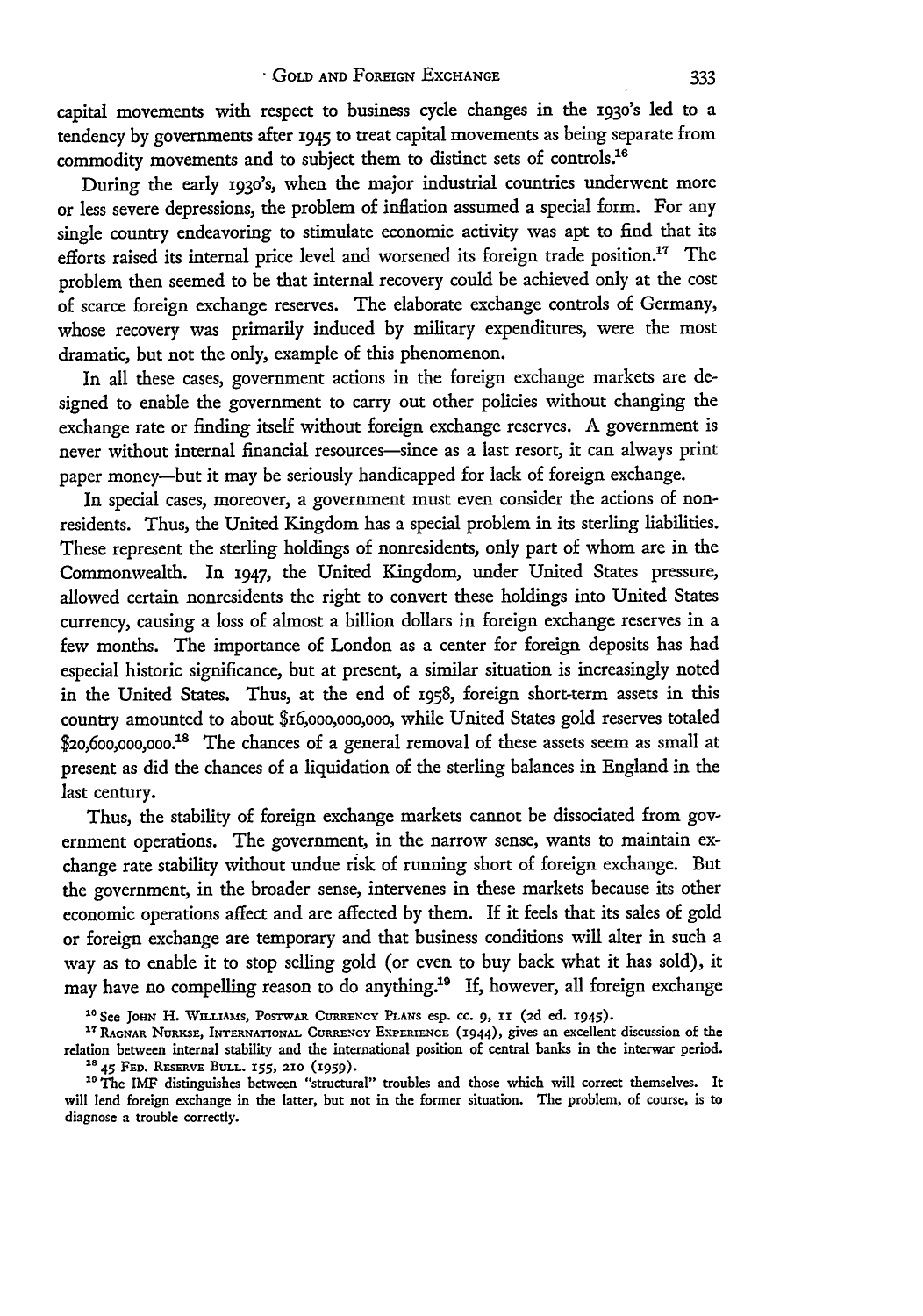reserves are apt to be spent, **(i)** the exchange rate must **be** abandoned as untenable, (2) exchange controls must be instituted, or **(3)** internal government policies leading to the loss of reserves must be abandoned. The last possibility is frequently the most efficacious, but can only be touched on here.<sup>20</sup>

## B. Foreign Exchange Controls

Foreign exchange controls may be most intricate.<sup>21</sup> They differ  $(1)$  according to the number of control systems a country has, and **(2)** according to the variations in exchange rates permitted.

A control system is a rule under which a buyer of foreign exchange is permitted to use foreign exchange.<sup>22</sup> A transaction in goods and the corresponding foreign exchange transaction are authorized within certain quantitative limits, so that the market price is available only up to a certain volume of business, even if both parties are willing to do more.<sup>23</sup> Imports or exports beyond the limit may be allowed, subject to a penalty or premium rate of exchange. At the basic rate of exchange, however, buyers or sellers are willing to buy or sell more than they are permitted by the government.

Such control requires that no importer bring goods into the country without government consent. The only sure way of enforcing the rule is by seeing to it that only the government has foreign exchange (including gold) with which to make payments. But if exporters must sell their foreign exchange earnings to the government<sup>24</sup> and if registration of foreign assets<sup>25</sup> held by residents of the country is required, normal sources of foreign exchange earnings are channeled into government accounts, and payments out of these accounts are made subject to controls.

This sort of system centralizes a country's foreign exchange in government hands.<sup>26</sup> The government may maintain a par value on those transactions with nonresidents and conduct transactions with its own residents at prices which differ

**20** The discussion in this paper all runs in terms of losses of foreign exchange reserves. Actually, inflows of foreign exchange assets and gold may also provide special problems. Thus, since **595o,** German policy has been to try to avoid an increase in these assets without allowing price increases, which **are** anathema in a country whose monetary system has twice completely collapsed in forty years. The acquisition of \$6,ooo,ooo,ooo in gold and foreign exchange is a remarkable achievement, and the problems caused **by** it, like all embarrassments of riches, **are** somewhat less urgent than those discussed here.

*2'The Annual Reports on Exchange Restrictions* published **by** the International Monetary Fund **are** the most complete single cataloging of the restrictions in the postwar period. For the interwar period, see HEINRICH HEUSER, CONTROL OF INTERNATIONAL TRADE (1939).<br><sup>22</sup> Technically, the buyer may require a license to import foreign goods, or an authorization to pay

for them in the exporter's currency, or both. Administrative problems may arise where one license, but not the other, is granted; but these will not **be** discussed.

" 8Similar controls may exist over exports, so that sales beyond a certain limit **are** not authorized. In Ames, *Economic Integration in the European Soviet Bloc*, in Am. Econ. Ass'n, PROCEEDINGS (1958), the writer has outlined some aspects of economic equilibrium in trade of this sort.

<sup>24</sup> If exports require a license, exporters may be required to deposit with the government accounts abroad a sum equal to the invoice value of their exports within a stated period after the goods leave the country. The government will then reimburse them in their own currency on the basis of their exchange-control rules.<br><sup>25</sup> Such registration, however, has proved particularly hard to enforce.

<sup>26</sup> In the postwar period, over half of the United States bank deposits of foreigners have been official; and many of the private deposits are, in fact, only temporary.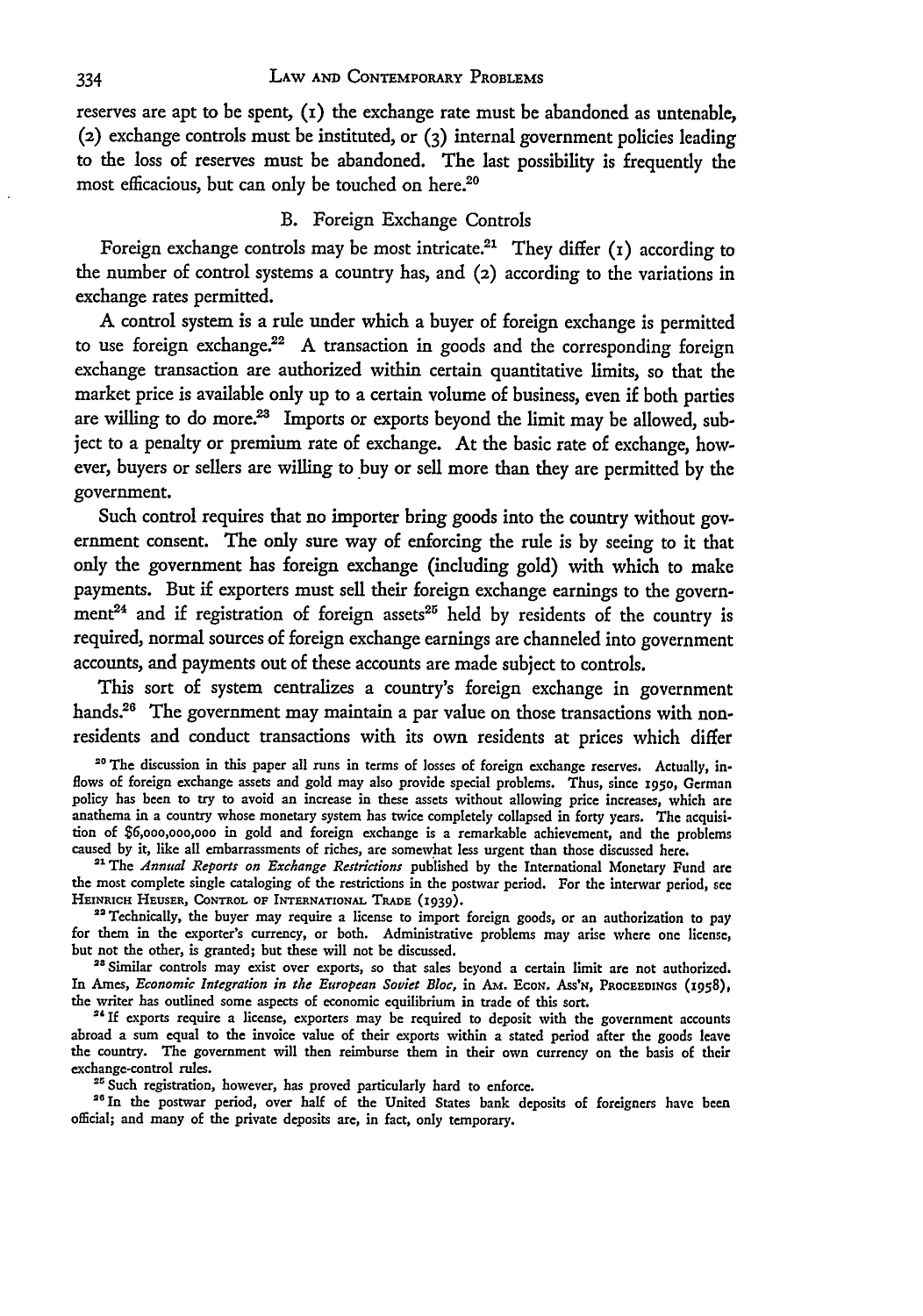widely from the par values. It may, in principle, in trade with  $n$  countries involving m commodities have n x *m* different effective exchange rates and *n x m* rules governing foreign exchange transactions. The larger the number of separate controls and exchange rates, the more difficult it is to operate the system purposefully, as the greater becomes the administrative cost and the less the intelligibility of the rules to their administrators. Without actually importing and exporting on its own account, however, the government can produce an incentive for private businesses to execute many of the same transactions a government trading agency would carry on in its own name.

The first major type of exchange control is a control over the selection of partner countries (or, more properly, currencies) **by** residents engaging in foreign trade. Countries where internal prices are high (relative to exchange rates) are more attractive as markets for exports and less attractive as sources of imports. Such countries, however, are apt to be countries which themselves have exchange controls. That is, their governments refuse to provide third currencies to importers, so that their trading partners will be forced to buy from them as well as sell to them (thus reducing the pressure on their foreign exchange reserves). Just as devaluation may provoke retaliation, so may exchange controls. If country *A* normally uses its exports to *B* to pay for its imports from *C, B's* exchange controls may interfere with this transfer and perhaps lead *A* to limit its trade with *B,* unless *B* permits transfer.

This tendency toward bilateral trade and exchange controls in Europe after World War **1127** was only gradually overcome, as European economic conditions improved, using the Organization for European Economic Cooperation and later its offspring, the European Payments Union. **A** general reduction in European exchange rates (increase in European gold prices) in September 1949 provided a rough correction for the greater wartime price rise in Europe than in the United States, so that in *i95o,* the European Payments Union re-established, with some limitations, general multilateral exchange within Europe. Restrictions on trade with the United States and Canada continued, but were gradually relaxed, since the prices in these countries rose more rapidly in the i95o's than European prices, reducing the pressure on European reserves.28 At the end of 1958, most of the remaining controls on the ability of nonresidents to convert European balances into dollars were removed, and restrictions on European trade with dollar countries were lessened. Thus, this type

**<sup>-7</sup>** In considerable degree, European prices were abnormally high because of wartime demand inflation and damage to plant. Reconstruction was, of'course, speeded by United States Government aid, a subject of great importance, but beyond the scope of this paper. Greater European output would, in these circumstances, decrease (rather than increase) demand for United States goods, tend to increase exports, as plant resumed production, and thus decrease the general pressure on European exchange reserves, permitting decreases in exchange controls.

<sup>&</sup>lt;sup>28</sup> At the end of **1950**, the United States had gold reserves of \$22,800,000,000, and European countries had **\$7,300,000,000** plus \$2,9oo,ooo,ooo in short-term claims on the United States. At the end of **x958,** the United States had gold reserves **of** \$2o,6oo,ooo,ooo, and European coulitrjes had \$13,400,ooo,ooo plus **\$7,800,000,000** short-term claims on the United States. International Financial Statistics, March **1959, pp.** *i6, 36.*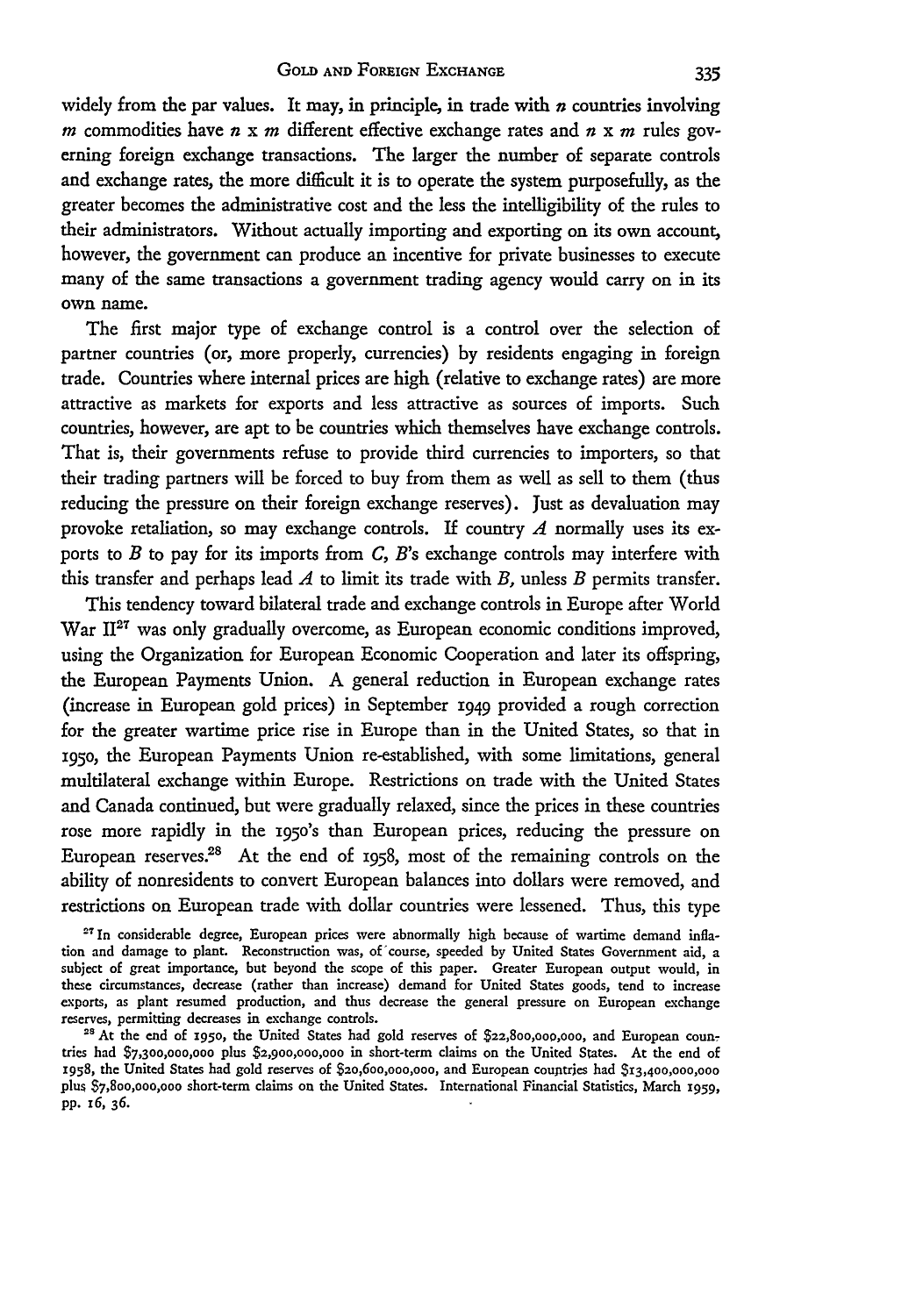of control, which predominated in the early postwar period, has.become relatively unimportant.

**A** second major type of exchange control is over the types of commodity in foreign trade. This control is particularly important in so-called underdeveloped countries, where governments are trying to industrialize more rapidly than business processes would normally allow. In such a country, higher-income groups tend to buy foreign goods or land rather than invest in domestic industry; and any investment requires imports of capital goods. Government investment is apt to be financed **by** inflation (where there is no local capital market or a poorly developed tax system), so that the programs lead not only to large capital goods imports, but also to increased luxury consumer goods imports; and exports tend to be priced out of world markets.

The exchange-control system in these countries, then, offers favored rates to importers of capital goods and to exporters, so as to permit the government to avoid the drain on foreign exchange of **its** development program. With the general improvement in the European payments situation since 1949, this type of exchange control is probably the most prevalent today.<sup>29</sup>

Whether the controls be set up by country or by commodity, licensing involves **(i)** selection of firms eligible to receive licenses, and **(2)** periodic changes in licenses given to any category of trader. Very complicated questions of law arise in daily administration of such systems, and they cannot **be** treated here.

Two special types of control should be mentioned, albeit without much discussion. The first connects an import to an export transaction: businesses producing for sale in a low-cost (hard-currency) area may purchase raw materials in low-cost areas or even receive a general import license as a reward for their sales; or importers from high-cost (soft-currency) areas may receive some low-cost area license as a reward for their efforts. The second permits unlimited sales or purchases of foreign exchange of certain areas (or for certain purposes), the price of the exchange being, however, at a rate which is allowed to vary with demand and supply. Thus, the government might fix an exchange rate for necessary imports and allow that on luxuries to fluctuate.

Two consequences of exchange-control systems should be indicated. The first is that the internal prices of a country may vary without reference to variations in world prices. Where domestic prices would ordinarily be conditioned by world prices (since importers and exporters alike will take advantage of differentials, when

<sup>29</sup>**One reflection of the change in** the **nature of global exchange controls** is **found in the geography of United States foreign aid. Whereas in 1949, the United States spent \$4,5oo,ooo,ooo in foreign aid to Europe and \$i,3oo,ooo,ooo in aid to Asia, the corresponding figures (excluding military aid) in 1957 were \$5,ooo,ooo,ooo and \$I,70o,ooo,ooo, respectively. Survey of Current Business, April 1950, p. 2o;** *id.,* **April 1958, p. 22. Moreover, while European** gold **and foreign exchange reserves were rising, as indicated in note 28** *supra,* **Asiatic reserves fell from \$4,400,000,000 to \$4oo,ooo,ooo. These changes correspond roughly to (i) the solution of wartime inflationary problems in Europe, and (2) the appearance of inflationary development finance in Asia.**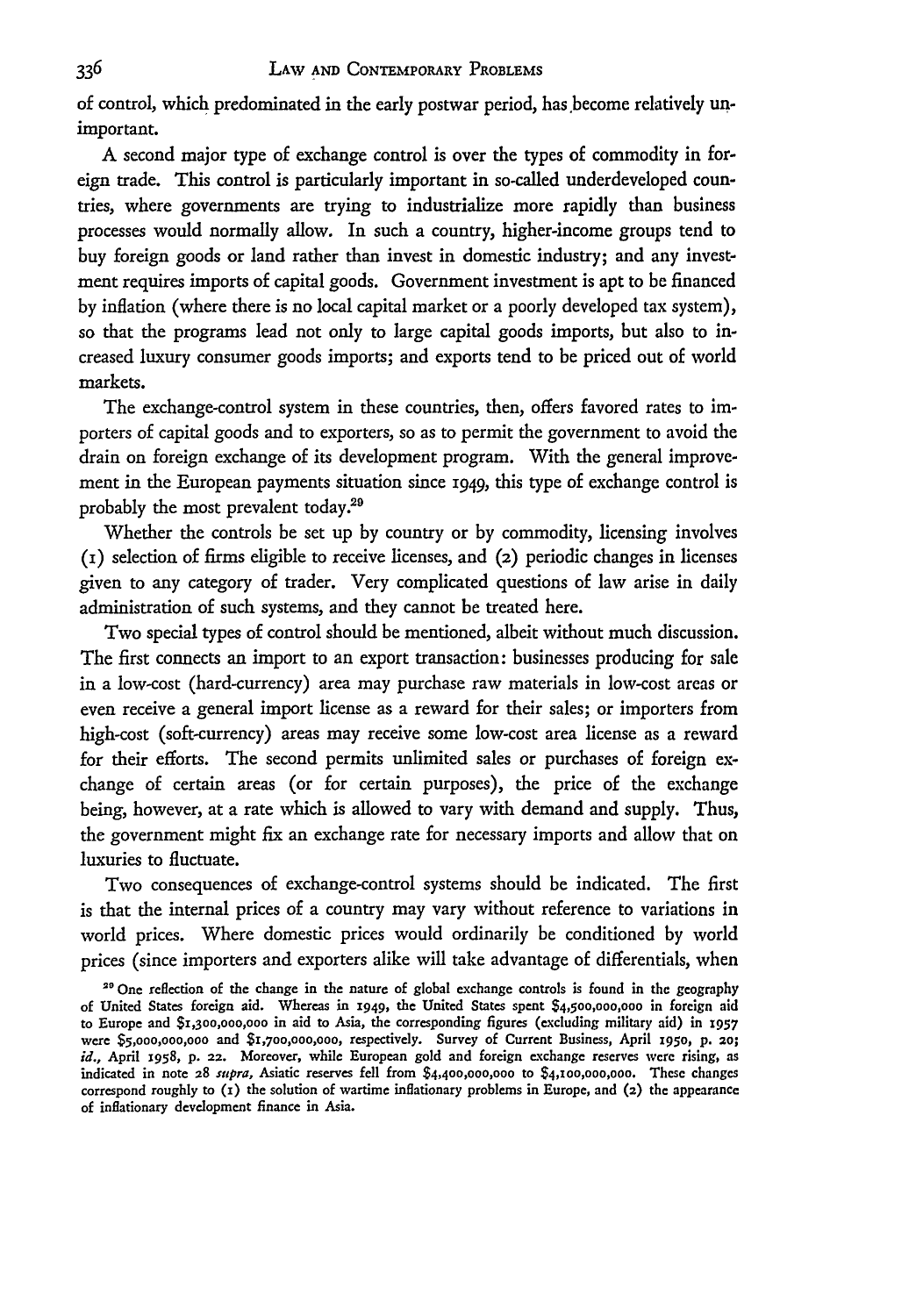permitted to do so, thereby limiting price differences), exchange controls break this link.

The second consequence is the involvement of the government in exchange equalization.<sup>30</sup> Even if import and export licenses balance international payments without changes in gold and foreign exchange reserves, the government still has to settle with businesses in its own country. That is, it collects domestic money from importers (who have bought foreign currency from the government) and sells domestic money to exporters (in payment for the foreign currency they have earned). In order to encourage exports and discourage imports, so as to reduce the drain on its foreign exchange reserves, a government may pay a premium on the former and a penalty on the latter; this means an implicit devaluation.

If the controls are successful, they create domestic industries which may never be able to compete successfully on world markets. If the government later wishes to remove the controls, it may find important internal vested interests to oppose it. If domestic and world prices differ, the government may have to subsidize export industries or find itself dependent on profits earned from the sale of imports internally. Concentration of foreign exchange in government hands thus isolates internal prices from world prices and has important and complex internal repercussions. The most enthusiastic proponents of exchange controls would argue that there are cases where the pattern of resource utilization thus achieved can be more desirable than that which would be achieved otherwise. Particularly in the underdeveloped countries, the view is held that economic development (industrialization) requires the abandonment of market processes and hence exchange controls.

It is, of course, hard to determine the effectiveness of these various control systems. Even under as elaborate and efficient controls as those of the United Kingdom in the late 1940's, traders were apparently able to move up to **\$400,000,000** and an equal amount in European currencies in and out of the United Kingdom, merely by shifting from thirty-days' arrears to thirty-days' prepayments on ordinary commercial transactions (the Bank of England could not control these transactions more closely within the limits of ordinary business practice) and cause very great erratic shortterm shifts in British reserves.<sup>31</sup> And there is ample evidence that countries plagued by persistent monetary expansion have found it most difficult, even with controls, to prevent imports from rising more than exports.<sup>32</sup> An extensive controversy has raged between those who have maintained that exchange controls were primarily a reflection of monetary inflation and would be unnecessary in a country with ade-

**<sup>&#</sup>x27;0** The writer attempted a concise explanation of the fiscal consequences of separating domestic and international prices in Ames, *The Exchange Rate in Soviet-Type Economics*, 35 REV. Econ. & STAT. 337 (1953). This article explains the bookkeeping of a conceptually simple system of complete controls, which is perhaps useful in understanding the more complex cases here discussed, where internal and world prices are more or less free to fluctuate.<br><sup>51</sup> See Katz, *Leads and Lags in Sterling Payments*, 35 REV. EcoN. & STAT. 74 (1953).

<sup>&</sup>lt;sup>32</sup> How else can one explain the persistent failure of efficient governments of law-abiding populations to avoid undesired losses of foreign exchange, as in England from 1945-5o and Scandinavia generally since 1945?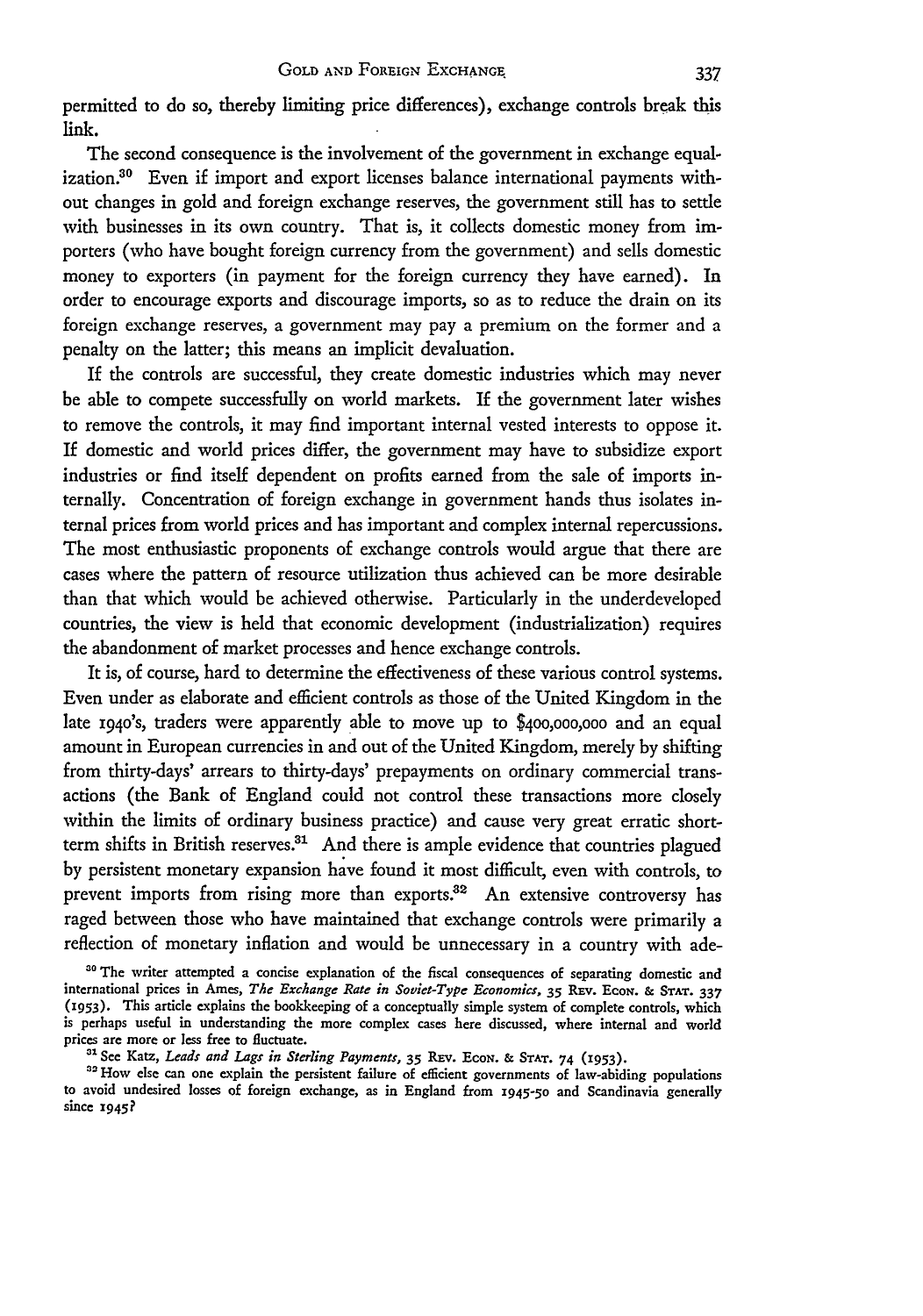quate credit controls,<sup>33</sup> and those who have maintained that exchange controls reflected mainly nonmonetary difficulties within the country which might be expected to continue to threaten a country's foreign exchange reserves regardless of the monetary policy it might pursue.<sup>34</sup>

Final resolution of the dollar-shortage problem into monetary and nonmonetary components would be a monumental task and cannot be undertaken here.<sup>35</sup>

#### II

#### FOREIGN **EXCHANGE** ASSETS

All exchange-control systems concentrate foreign exchange in government hands and thereby raise interesting political problems. On the one hand, a government's foreign exchange is a bank deposit and is of interest to foreign exchange-control authorities. If these choose, they can freeze it, cause it to be depreciated, limit payments from it, and so on. On the other hand, one government cannot injure other. governments without inviting retaliation. A system of protocol among central bankers has developed to eliminate petty irritations, although, of course, major differences of interest cannot be easily settled. $36$  The possibility of such retaliation increases the desirability of having gold rather than currency as a country's reserve.

The analysis of a country's foreign assets is somewhat deceptive, for similiarities in procedure may conceal important differences in substance. In the absence of exchange controls, a country's foreign assets indicate earnings which are an effective source of purchasing power. However, with exchange controls, quite a different situation may exist. Thus, during World War II, the Germans made large purchases in Danubian and Balkan countries (and had considerable military expenses for troops stationed there). These expenses were paid for in marks and credited to bank accounts in the names, of the respective countries, increasing the foreign exchange assets of the latter. On the other hand, the bank accounts could not be used, and the transaction had the same nature as loans to Germany. German purchases, moreover, had internal inflationary consequences in these countries. It seems unlikely that these countries would have wished to finance Germany to this extent in the absence of German troops in their vicinity.<sup>37</sup>

" 3The annual reports of the Bank for International Settlements (Basle) are perhaps the most effective current analyses from this point of view. **.** "The annual *Economic Survey of Europe,* published by the United Nations Economic Commission

for Europe (Geneva), provides forceful expression of this view, particularly in the first decade after the war. See also British Labor Party viewpoints, as expressed notably by Gaitskell, Kaldor, and Balogh. **THSomxs BALOGH, THE DOLLAR SHORTAGE** (1949), in particular, provides an early statement of this nonmonetary view.

<sup>24</sup> See Furth, *The World Dollar Problem*, **XI WORLD POLITICS 262 (1959)**.

<sup>86</sup> J. <sup>W.</sup> BEYEN, MONEY IN A MAELSTROM (1949), gives a combination of personal reminiscences and monetary analysis in which these aspects of international central banking are prominent. The author has played a prominent rold in Netherlands central banking and also in the Bank for International Settlements and the International Monetary Fund.

<sup>17</sup> .<sup>87</sup> The wartime annual reports of the Bank for International Settlements are still the best source on this subject.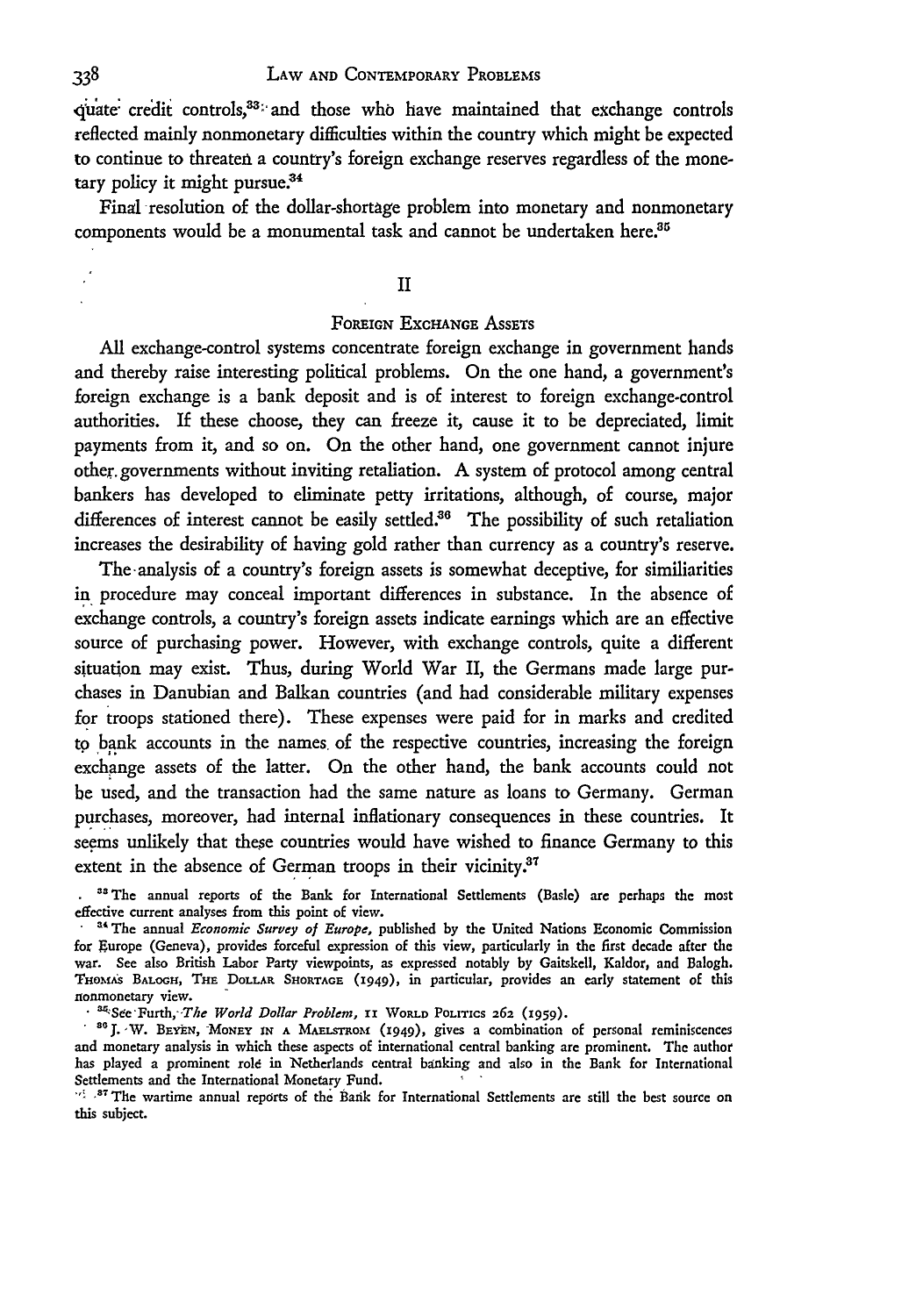On the other hand, many members of the British Commonwealth allowed their balances with the Bank of England to rise greatly during the war, although Canada provided aid in a form basically analogous to lend-lease. Australian contributions to the United Kingdom during the war would not differ in form from Hungarian contributions to Germany; but the substance was different. While Canadian aid was in the nature of a donation, the sterling balances of the other Commonwealth countries were, in effect, loans, and they have been to a considerable extent repaid to enable them to finance postwar import surpluses.

The United States has never had exchange controls for balance-of-payments reasons, and for many years, it has been the largest owner of gold in the world. There has been no compelling reason for the United States Government to keep foreign balances for monetary purposes. However, since World War II, the United States Government has been involved in foreign exchange transactions for a variety of reasons. First, a large military establishment has been maintained abroad. Currency of the countries in which these troops are stationed is needed partly to pay the troops and partly also to pay local costs, including the construction of installations. Second, national security policies have permitted offshore procurement: the United States wishes to aid the defense program of country X; it purchases arms for *X* in country Y; it must, therefore, from time to time, make purchases of Y's currency in connection with the aid program. The administrative arrangements under these headings are, of course, complicated in detail, and need not be dwelt on here. Some \$1,100,000,000 was spent on offshore procurement in 1956-57.<sup>38</sup>

Third, the United States has been involved with a series of foreign central-bank balances which may be called counterpart funds. A government receiving United States aid under some programs deposits the local currency equivalent of the aid in special accounts, which may not be used without mutual agreement. Where these funds are the result of selling aid goods to the public, increases in counterpart reduce the cash assets of the public, and countries with inflationary problems have sometimes left the funds on deposit, or even used them to retire part of the public debt held by the central bank, so as to prevent their returning into circulation (this latter alternative is not now possible). Alternatively, they may be used as a substitute for tax revenue by the recipient of the aid. The United States normally claims credit for such internal expenditures, as having been financed by the proceeds of United States grant aid.

In recent years, the United States has particularly encouraged foreign countries to purchase surplus agricultural commodities by accepting payment for them in counterpart funds rather than in United States dollars, so that a country may increase its purchases from the United States without a drain on its exchange reserves.39 This has the political advantage for the United States of causing farm goods in

**<sup>&#</sup>x27;s** Survey **of** Current Business, April **1958, P. 21.**

In 1957 \$6oo,ooo,ooo net of such purchases took place out of total nonmilitary aid **of \$2,300,ooo,ooo.** *Id.* at **2o.**